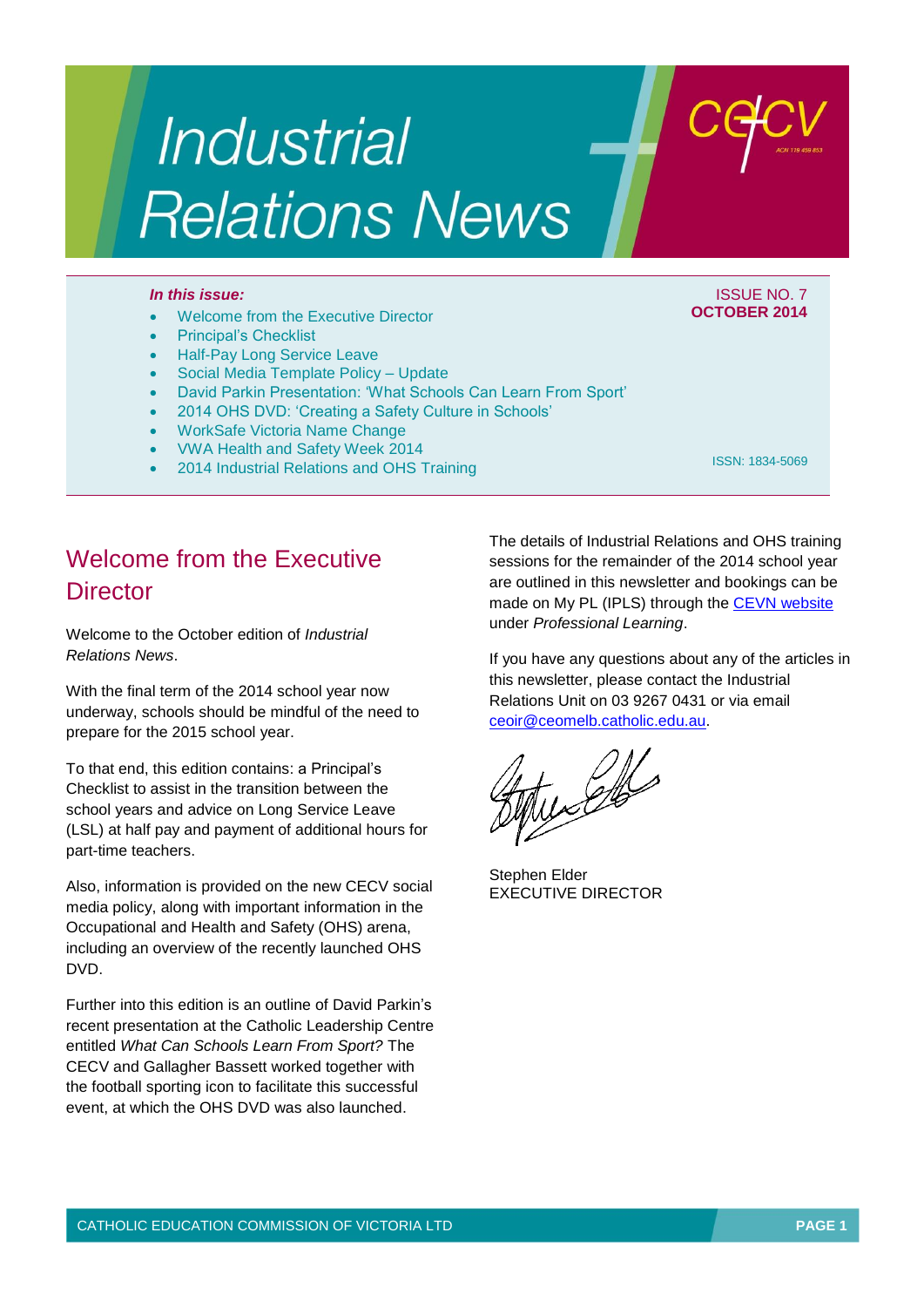## Principal's Checklist

Term 4 is always a busy time in schools with all that is involved in finalising the current year and planning well underway for next year.

A [checklist](http://www.cecv.catholic.edu.au/vcsa/Implementation_Guidelines/Principal) identifying the key practical industrial relations issues that may need to be actioned during Term 4 in preparation for the 2015 school year is provided for schools on the [CECV website.](http://www.cecv.catholic.edu.au/frameset.htm?page=industrial)

The checklist includes information about:

- reduction in scheduled class time for primary teachers in 2015
- calculating part-time teacher FTE and additional hours in primary schools in 2015
- reduction in the number of extras per year for secondary teachers in 2015
- calculating pro-rata holiday pay and leave loading
- notice requirements for changes to part-time hours and end-of-fixed-term contracts and POLs.

### Half-Pay Long Service Leave

Clause 8.9 of Appendix 3 of the *[Victorian Catholic](http://www.cecv.catholic.edu.au/vcsa/Agreement_2013/VCEMEA_2013.pdf)  [Education Multi Enterprise Agreement 2013](http://www.cecv.catholic.edu.au/vcsa/Agreement_2013/VCEMEA_2013.pdf)* (VCEMEA) provides that LSL can be taken at half pay for twice as long as an LSL period on full pay.

When an employee takes LSL at half pay their actual FTE remains unchanged. For example, a full-time employee (1.0 FTE) who takes LSL at half pay, continues to be employed at 1.0 FTE but receives payment during the LSL at 0.5 FTE.

A number of implementation issues associated with half-pay LSL are addressed in the advice in the [Implementation Issues –](http://www.cecv.catholic.edu.au/vcsa/Implementation_Guidelines/LSL_half_pay.pdf) Half Pay Long Service [Leave](http://www.cecv.catholic.edu.au/vcsa/Implementation_Guidelines/LSL_half_pay.pdf) guide recently provided on the CECV website.

Principals must grant a request for half pay if it is reasonable to do so having regard to the needs of the school. If granting the request puts unreasonable imposition on the school – financial or otherwise – then the principal is not obliged to grant the request.

Principals should be aware that because LSL is exclusive of public holidays and school holidays, during the LSL period an employee taking LSL at half pay:

- accrues further LSL entitlements at their ordinary rate
- is entitled to be paid their full ordinary rate of pay on any Public Holiday
- is entitled to be paid their full ordinary rate of pay during school holidays (unless pro-rata schoolholiday pay applies as per clause 25.6 of the VCEMEA).

# Social Media Template Policy – **Update**

The use of social media is increasingly becoming a part of the educational landscape in relation to communication in the teaching and learning environment and within school communities more generally. Schools are increasingly being asked to respond to the need to clarify their expectations about employees' use of social media both in a work and personal context.

To support schools, the IR Unit has drafted a [template policy](http://www.cecv.catholic.edu.au/vcsa/guidelines/Template_Social_Media_Policy.doc) outlining expectations of employees when using social media, that schools can refer to when developing or reviewing their social media policies. That template policy has been updated to take into account feedback that has since been received by some stakeholders.

It is recommended that schools consider the template policy when implementing a new social media policy, or reviewing their existing social media policy. This will help ensure that employee obligations relating to the use of social media in a work or personal context are clearly outlined.

The updated September 2014 [template policy](http://web.cecv.catholic.edu.au/vcsa/guidelines/Template_Social_Media_Policy.doc) has been uploaded onto the **CECV** website under *Industrial Relations / Guidelines*.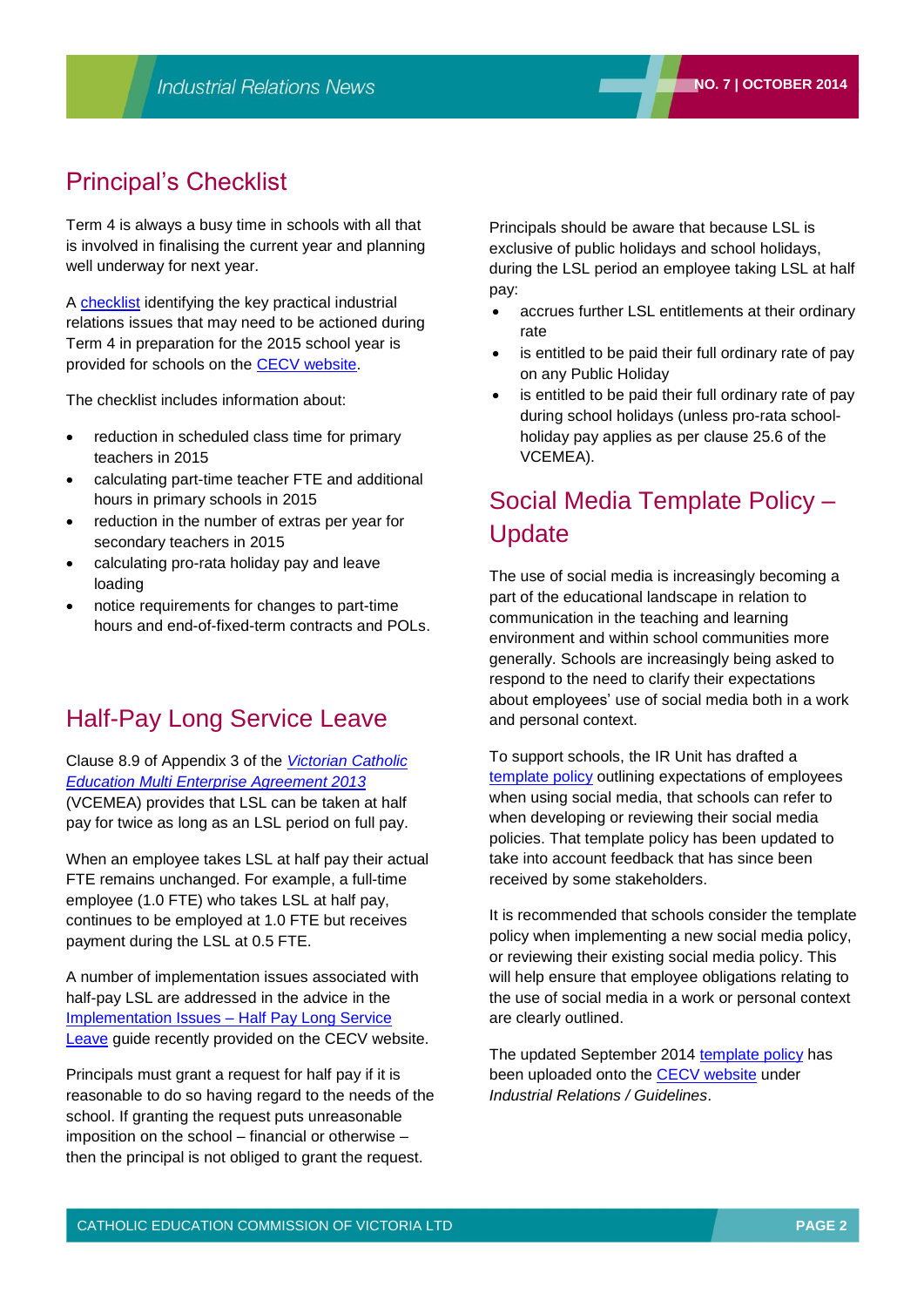# David Parkin Presentation: 'What Schools Can Learn From Sport'

On 17 September 2014, the CECV and our WorkCover insurer, Gallagher Bassett, facilitated an engaging presentation by football sporting icon David Parkin, entitled *What Can Schools Learn From Sport?*

Mr Parkin's success as an AFL/VFL player, captain and coach, as well as an educator, enabled him to make a number of points regarding how educational organisations can operate like a successful 'team'.

Mr Parkin noted that employers are slowly learning from professional sport the importance of employees' health, including daily physical activity, in contributing to the overall 'health' of the working environment. Mr Parkin indicated that educational institutions may have something to learn in this regard from successful AFL teams. He noted that it was not coincidental that teams ranking highest in terms of employee wellbeing were also successful on the field.

The presentation also highlighted the need for any organisation or individual to 'self-reflect' and provide feedback on how well they are performing in various areas.

Mr Parkin suggested that leadership is important in all organisations, and that the key features of good leadership included the ability to:

- respond flexibly in different situations
- engage, and take an interest in, all stakeholders
- set goals with input (and therefore ownership) from stakeholders.

Finally, Mr Parkin observed that the most successful AFL clubs did not 'rest on their laurels' but were constantly striving to identify how they might improve, or do things differently to the year before. As the 2014 school year draws to a close, it is timely to bear these potential goals in mind.

# 2014 OHS DVD: 'Creating a Safety Culture in Schools'

At the David Parkin presentation (see opposite article) the 2014 OHS DVD 'Creating a Safety Culture in Schools' was also officially launched by the IR Unit.

The focus of the DVD was on how schools can embed best-practice health and safety systems into their everyday operations, so as to be compliant with their legal and moral obligations.

The DVD was filmed on location and features four schools: St Paul's School, Coburg; Our Lady of Sacred Heart College, Bentleigh; Catholic Regional College Melton, Melton; and St Michael's School, Tallangatta.

The DVD features actors cast from among Catholic school principals, staff, students, parents and volunteers, and CEO staff, all in school scenarios.

Significantly, the DVD includes messages from the four Diocesan Directors of Catholic Education regarding the core nature of OHS in schools.

'Creating a Safety Culture in Schools' can be used to provide professional development training to school staff in relation to the following four topics:

- Why we need to get health and safety right
- What part we all play in ensuring health and safety
- How to Find, Assess and Fix (FAF) hazards
- How to consult with employees in relation to OHS.

The DVD is available on the [CECV website](http://www.cecv.catholic.edu.au/) under *Industrial Relations / Occupational Health and Safety / [Occupational Health and Safety Training Material](http://www.cecv.catholic.edu.au/vcsa/ohands/ohs_in_schools.html)*.